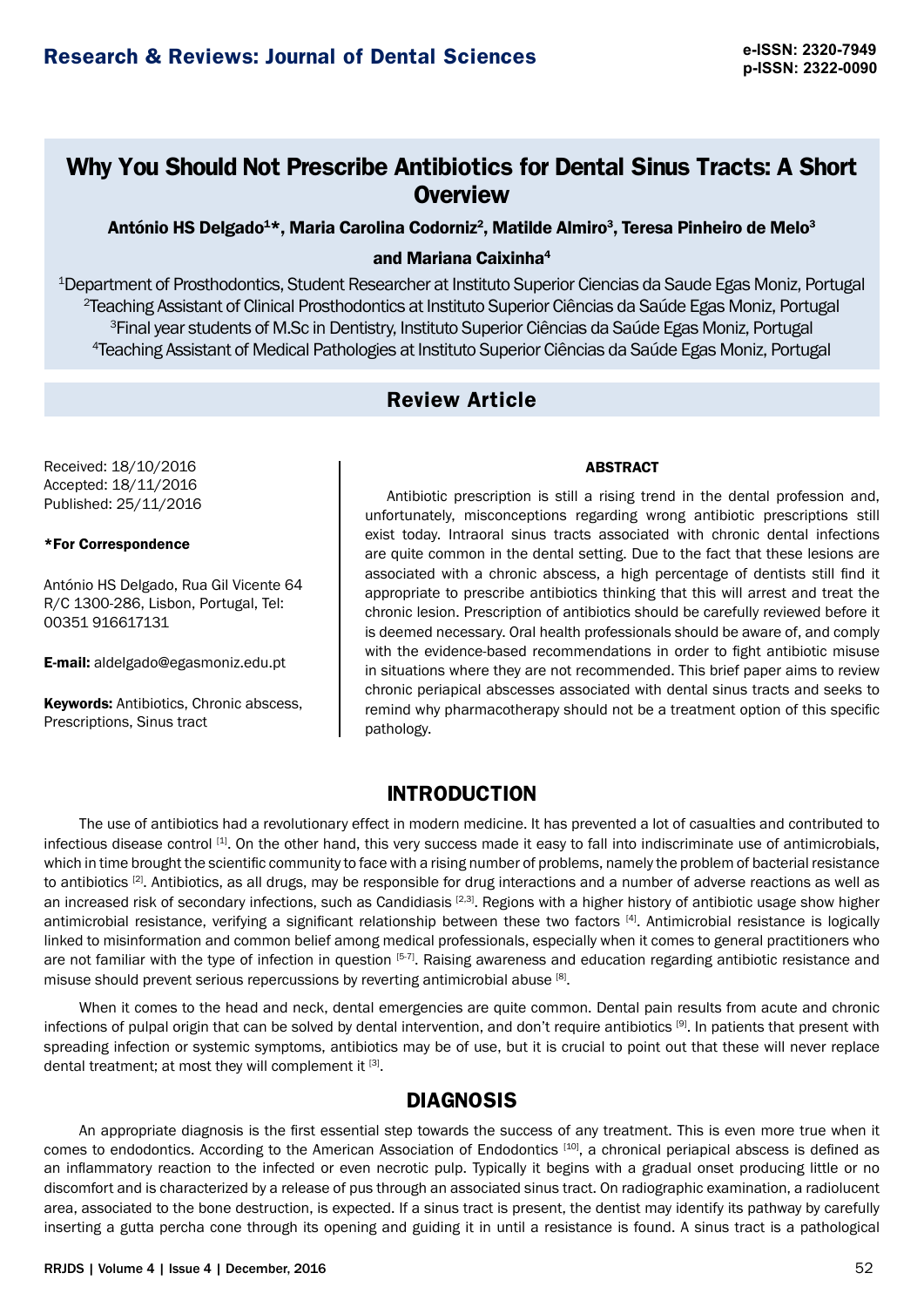# **Research & Reviews: Journal of Dental Sciences**

communication between two anatomic spaces. It originates from the chronical abscess and ends in an opening [11]. Generally it requires the presence of necrotic pulp, which is highly likely to allow bacterial proliferation. If left untreated, the infection may later spread to periradicular tissues, resulting in apical periodontitis leading to the resorption of one of the cortical bone plates, usually the least resistant, draining directly into the oral cavity [12]. In order to obtain the right endodontic diagnosis, it is important for the clinician to keep in mind that the sinus tract may also originate from a radicular fracture, a periodontal abscess or even chronical osteomyelitis, making the differential diagnosis extremely important [13].

In a prevalence study conducted in the US, findings showed that aproximately 1 in 5 teeth with perirradicular infection previous to endodontic treatment presented with a sinus tract [14].

#### Evidence-based Reasons

*The following topics are clear reasons to why antibiotic prescription is of no help in chronic abscesses that present a sinus tract*

- 1. It's useless, pharmacologically speaking: Antibiotics act by inhibiting the bacteria or killing them, which in turn reduces the overall bacterial count [15]. Even if we manage to reduce the bacterial count, the underlying cause will persist [16], especially when it comes to a confined persistent lesion such as a chronic abscess, thus making this redundant. When the antibiotic course is over, the infection recurs [17,18].
- 2. Anatomically? Far far away: Oral antibiotics for systemic use will never reach the localized chronic infection process in a way to allow them to have therapeutic effect. In these cases, there is a compromise of pulpal and perriradicular tissue circulation [15,19,20], making it very unlikely for pharmacotherapy to be efficient. The chronic abscess is a localized confined lesion which does not have indication for the use of a systemic drug [8,21].
- 3. Let the dentist do his job!: It is imperative to remember that a chronic abscess is a long standing low grade infection  $^{[22]}$ , that persists due to bacterial retention [23]. What will resolve this infectious process is the dental treatment per se, by removing the etiological cause. Chemo-mechanical debridement is far more effective than an antibiotic in getting rid of the irritants responsible for this chronic infectious process [9,23]. Removal of the foci of infection typically resolves the issue [8,14].

There is reportedly no additional benefit in the use of antibiotics on the outcome of infection in these cases, preoperatively, during endodontic treatment and post-operatively: Level of evidence A [24-26].

4. Pointless and maybe even harmful: A study conducted by the British National Health Service confirmed that antibiotics are used inappropriately and indiscriminately <sup>[26]</sup>. In the last couple of years an increase on the bacterial resistances was noted, much due, probably largely due to the empirical use of antibiotics by the practitioner in the treatment of several pathologies [21,27,28]. Bacterial resistance due to overuse of antibiotics could lead, ultimately to antibiotic resistant infections which increase patient morbidity and mortality, putting patients under life threatening risks [29].

#### *When to use them*

The indication for use of systemic antibiotic in endodontics is extremely reserved. There is an indication for use in cases where there is clear progressive and diffuse swelling and associated systemic infection symptoms such as fever, malaise, lymphadenopathy and cellulitis or as a prophylactic measure in immunocompromised patients [19,25,27,30]. There may be need of incision and drainage when natural drainage cannot be established, according to the guidelines, and again, if the patient presents with systemic effects, antibiotic use may be considered [30].

### **CONCLUSION**

In summary it is important to stress that according to all evidence, antibiotic prescription is not indicated in the chronic abscess associated with sinus tract. Clinicians should base their prescriptions on guidelines and evidence-based studies in order to avoid misuse. An appropriate diagnosis and the operative treatment, in this case endodontic treatment, of the source of infection is the key to success in this clinical scenario.

### **REFERENCES**

- 1. Marra F, et al. Antibiotic prescribing by dentists has increased: Why? J Am Dent Assoc. 2016;147:320-327.
- 2. Haas DA, et al. Antimicrobial resistance: dentistry's role. J Can Dent Assoc. 1998;64:496-502.
- 3. Longman LP, et al. Endodontics in the adult patient: the role of antibiotics. Journal of Dentistry. 2000;28:539-548.
- 4. Vessal G, et al. Study of antibiotic prescribing among dental practitioners in Shiraz, Islamic Republic of Iran. East Mediterr Health J. 2011;17:763-769.
- 5. Cope AL, et al. General practitioners' attitudes towards the management of dental conditions and use of antibiotics in these consultations: a qualitative study. BMJ Open. 2015;5:e008551.